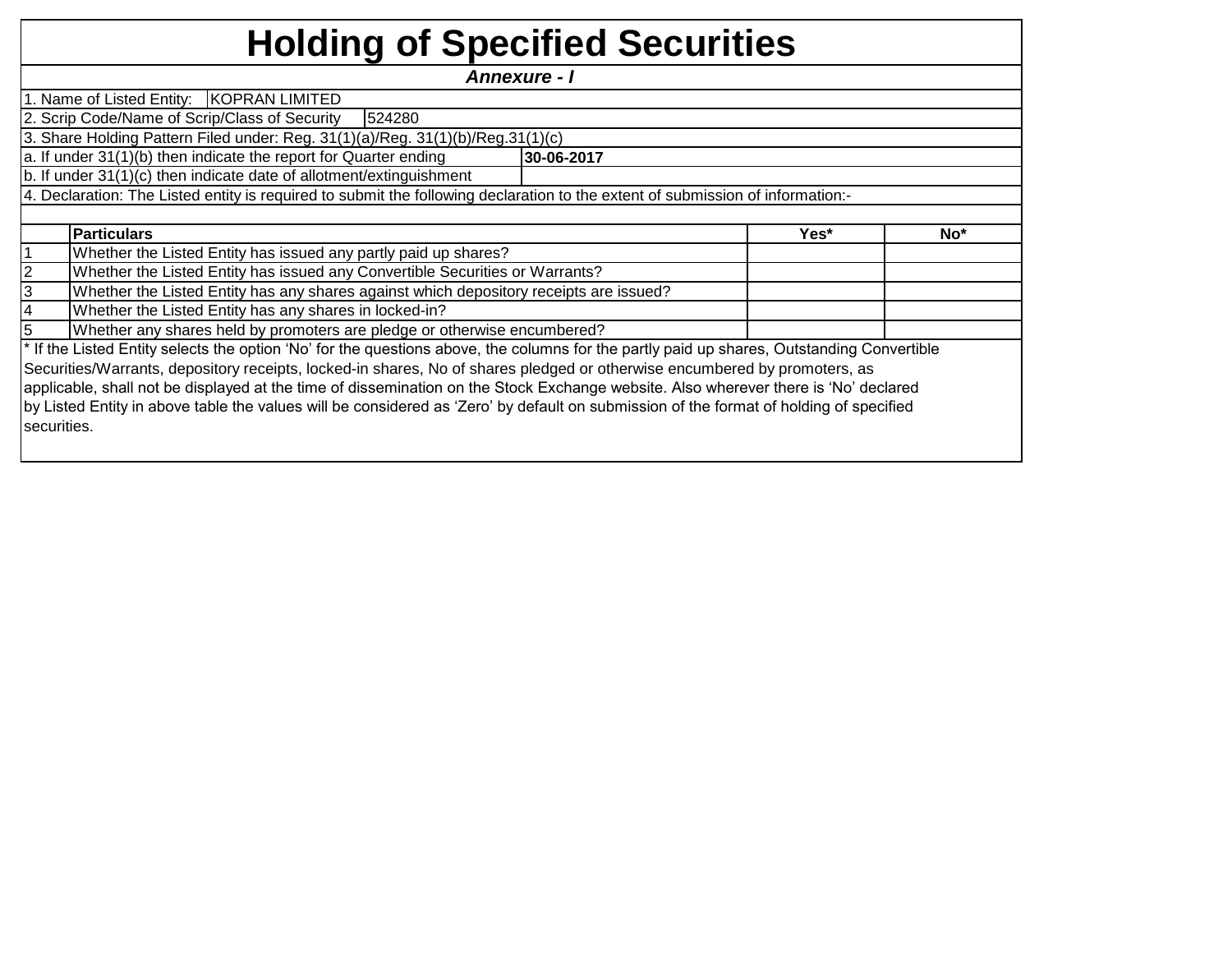|                     |                                      |          |                |         |            |                 | Table I - SUMMARY STATEMENT HOLDING OF SPECIFIED SECURITIES |                     |                        |                                 |              |                      |                  |                  |                      |                  |                      |                  |
|---------------------|--------------------------------------|----------|----------------|---------|------------|-----------------|-------------------------------------------------------------|---------------------|------------------------|---------------------------------|--------------|----------------------|------------------|------------------|----------------------|------------------|----------------------|------------------|
| Cate                | Category of                          | No.s of  | No. of         | No.s of | No. of     | Total nos.      | Shareholding                                                |                     |                        | <b>Number of Votting Rights</b> |              | No. of               | Shareholding,    |                  | <b>Number of</b>     | <b>Number of</b> |                      | <b>Number of</b> |
| gory                | shareholder                          | Share    | fully          | Partly  | shares     | shares          | as a % of total                                             |                     | held in each class of  |                                 |              | <b>Shares</b>        | as a %           | Locked in        |                      | Shares           |                      | equity           |
| $\langle I \rangle$ | (II)                                 | holders  | paid up        | paid-up | underlying | held            | no. of shares                                               |                     |                        | securities                      |              | Underlying           | assuming         | shares           |                      | pledged or       |                      | shares held      |
|                     |                                      | (III)    | equity         | equity  | Depository | $(VII)=$        | <i>(calculated as</i>                                       |                     |                        | (IX)                            |              | Outstating           | full conversion  | (XII)            |                      | otherwise        |                      | in               |
|                     |                                      |          | <b>Share</b>   | Share   | Receipts   | $(IV)+(V)+(VI)$ | per                                                         |                     |                        |                                 |              | convertible          | of convertible   |                  |                      | encumbered       |                      | dematerialized   |
|                     |                                      |          | held           | held    | (VI)       |                 | <b>SCRR, 1957)</b>                                          |                     |                        |                                 |              | securities           | securities(as a  |                  |                      | (XIII)           |                      | form             |
|                     |                                      |          | (IV)           | (V)     |            |                 | (VIII)                                                      | <b>No of Voting</b> |                        |                                 | <b>Total</b> | (including<br>%      |                  |                  |                      |                  |                      | (XIV)            |
|                     |                                      |          |                |         |            |                 | As a % of                                                   | <b>Rights</b>       |                        |                                 | as a         | <b>Warrants</b> )    | of diluted share |                  |                      |                  |                      |                  |
|                     |                                      |          |                |         |            |                 | $(A+B+C2)$                                                  |                     |                        |                                 | $%$ of       | (X)                  | capital)         |                  |                      |                  |                      |                  |
|                     |                                      |          |                |         |            |                 |                                                             |                     |                        | $(A+B+C)$                       |              | $(XI) = (VII) + (X)$ | No.              | As a % of        | No.                  | As a % of        |                      |                  |
|                     |                                      |          |                |         |            |                 |                                                             |                     |                        |                                 |              |                      | As a % of        | (a)              | total<br>shares held | (a)              | total<br>shares held |                  |
|                     |                                      |          |                |         |            |                 |                                                             | Class               | Class<br><b>Others</b> | Total                           |              |                      | $(A+B+C2)$       |                  | (b)                  |                  | (b)                  |                  |
|                     |                                      |          |                |         |            |                 |                                                             | <b>Equity</b>       |                        |                                 |              |                      |                  |                  |                      |                  |                      |                  |
| (A)                 | <b>Promoter &amp; Promoter Group</b> |          | 27 19443513    |         |            | 19443513        |                                                             | 44.9534 19443513    |                        | 19443513                        | 44.9534      | $\Omega$             | 44.9534          | 4200000          | 21.6010              |                  | 0.0000               | 19443513         |
|                     |                                      |          |                |         |            |                 |                                                             |                     |                        |                                 |              |                      |                  |                  |                      |                  |                      |                  |
| (B)                 | Public                               |          | 31656 23805963 | 3126    |            | 23809089        |                                                             | 55.0466 23809089    |                        | 0 23809089                      | 55.0466      | $\Omega$             | 55.0466          | $\Omega$         | 0.0000               | <b>NA</b>        | <b>NA</b>            | 23485385         |
| (C)                 | Non Promoter-Non Public              |          |                |         |            |                 |                                                             |                     |                        |                                 | 0.0000       | $\Omega$             | 0.0000           | $\Omega$         | 0.0000 NA            |                  | <b>NA</b>            | $\Omega$         |
| (C <sub>1</sub> )   | <b>Shares underlying DRs</b>         |          |                |         |            |                 | <b>NA</b>                                                   | $\Omega$            |                        |                                 | 0.0000       | $\Omega$             | 0.0000           | $\mathbf{0}$     | 0.0000               | <b>NA</b>        | <b>NA</b>            | $\mathbf{0}$     |
| (C2)                | Shares held by Employee Trusts       | $\Omega$ |                |         |            |                 |                                                             | $\Omega$            |                        |                                 | 0.0000       |                      | 0.0000           |                  | 0.0000               | <b>NA</b>        | <b>NA</b>            | $\Omega$         |
|                     | Total                                |          | 31683 43249476 | 3126    |            | 43252602        |                                                             | 43252602            |                        | 0 43252602 100.0000             |              | $\mathbf{0}$         |                  | 100.0000 4200000 | 9.7104               |                  |                      | 42928898         |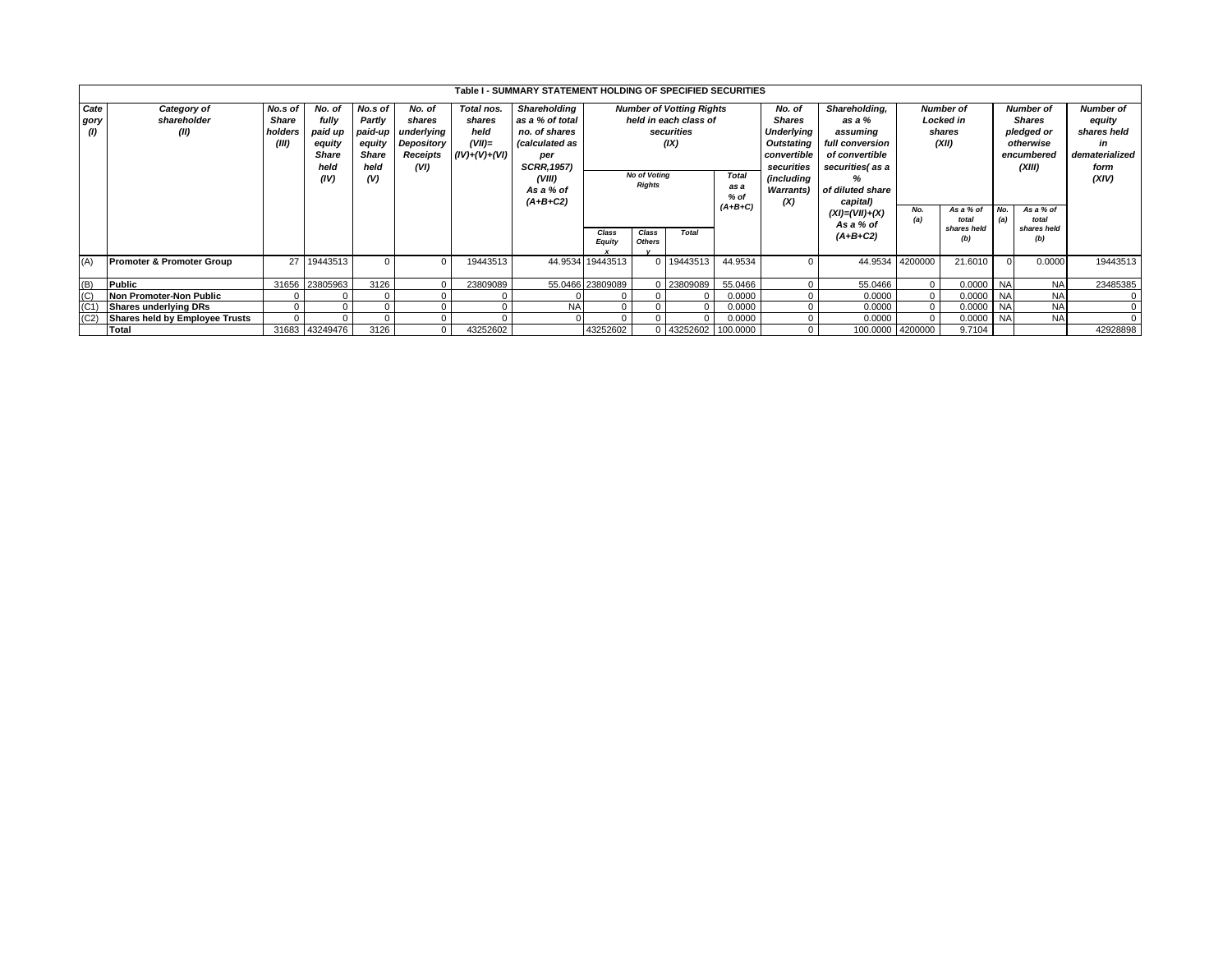|                                               | Table II - STATEMENT SHOWING SHAREHOLDING PATTERN OF THE PROMOTER AND PROMOTER GROUP<br><b>Number of Voting Rights</b><br>No of<br>No of<br>Partly<br>No. of<br>Total nos.<br>No. of<br><b>Number</b> of<br><b>Number of</b>       |                                  |                                                             |                                                  |                                                                      |                                               |                                                                                                  |                             |                                                                    |                                             |                  |                                                                                                    |                                                                                                                   |                              |                             |                                       |                             |                                                                        |
|-----------------------------------------------|------------------------------------------------------------------------------------------------------------------------------------------------------------------------------------------------------------------------------------|----------------------------------|-------------------------------------------------------------|--------------------------------------------------|----------------------------------------------------------------------|-----------------------------------------------|--------------------------------------------------------------------------------------------------|-----------------------------|--------------------------------------------------------------------|---------------------------------------------|------------------|----------------------------------------------------------------------------------------------------|-------------------------------------------------------------------------------------------------------------------|------------------------------|-----------------------------|---------------------------------------|-----------------------------|------------------------------------------------------------------------|
| Category & Name of the<br>shareholders<br>(1) |                                                                                                                                                                                                                                    | <b>Share</b><br>holders<br>(III) | fully<br>paid up<br>equity<br><b>Shares</b><br>held<br>(IV) | paid-up<br>equity<br><b>Share</b><br>held<br>(V) | shares<br>underlying<br><b>Depository</b><br><b>Receipts</b><br>(VI) | shares<br>held<br>$(VII)=$<br>$(IV)+(V)+(VI)$ | Shareholding<br>% calculated<br>as per<br><b>SCRR, 1957</b><br>As a % of<br>$(A+B+C2)$<br>(VIII) |                             | held in each class of<br>securities<br>(IX)<br><b>No of Voting</b> |                                             | Total            | <b>Shares</b><br><b>Underlying</b><br><b>Outstating</b><br>convertible<br>securities<br>(including | Shareholding,<br>as a % assuming<br>full conversion<br>of convertible<br>securities(as a<br>%<br>of diluted share | Locked in<br>shares<br>(XII) |                             | pledged or<br>otherwise<br>encumbered | <b>Shares</b><br>(XIII)     | Number of<br>eauitv<br>shares held<br>in<br>dematerialize<br>d<br>form |
|                                               |                                                                                                                                                                                                                                    |                                  |                                                             |                                                  |                                                                      | <b>Rights</b>                                 |                                                                                                  | as a<br>$%$ of<br>$(A+B+C)$ | <b>Warrants)</b><br>(X)                                            | capital)<br>$(XI) = (VII)+(X)$<br>As a % of | No.              | As a % of                                                                                          | No                                                                                                                | As a % of                    | (XIV)                       |                                       |                             |                                                                        |
|                                               |                                                                                                                                                                                                                                    |                                  |                                                             |                                                  |                                                                      |                                               |                                                                                                  | Class<br>Equity             | Class<br>Others                                                    | <b>Total</b>                                |                  |                                                                                                    | $(A+B+C2)$                                                                                                        | (a)                          | total<br>shares held<br>(b) | (a)                                   | total<br>shares held<br>(b) |                                                                        |
|                                               | 1 Indian                                                                                                                                                                                                                           |                                  |                                                             |                                                  |                                                                      |                                               |                                                                                                  |                             |                                                                    |                                             |                  |                                                                                                    |                                                                                                                   |                              |                             |                                       |                             |                                                                        |
|                                               | (a) Individuals/Hindu undivided Family                                                                                                                                                                                             |                                  |                                                             |                                                  |                                                                      |                                               |                                                                                                  |                             |                                                                    |                                             |                  |                                                                                                    |                                                                                                                   |                              |                             |                                       |                             |                                                                        |
|                                               | Sarla Sevantilal Parekh                                                                                                                                                                                                            |                                  | 6290                                                        | $\Omega$                                         | $\Omega$<br>$\Omega$                                                 | 6290                                          | 0.0145                                                                                           | 6290                        | $\Omega$                                                           | 6290                                        | 0.0145           | $\Omega$                                                                                           | 0.0145                                                                                                            |                              | 0.0000                      | $\Omega$                              | 0.0000                      | 6290                                                                   |
|                                               | Rajendra Somani<br>Pravina Rameshchandra Virvadia                                                                                                                                                                                  |                                  | 2324250<br>8500                                             | $\mathbf 0$<br>$\Omega$                          | $\Omega$                                                             | 2324250<br>8500                               | 5.3737<br>0.0197                                                                                 | 2324250<br>8500             | $\Omega$                                                           | 232425<br>8500                              | 5.373<br>0.0197  | $\Omega$                                                                                           | 5.3737<br>0.0197                                                                                                  |                              | 0.0000<br>0.0000            |                                       | 0.0000<br>0.0000            | 2324250<br>8500                                                        |
|                                               | Renuka Vinubhai Bhansali                                                                                                                                                                                                           |                                  | 8500                                                        | $\mathbf 0$                                      |                                                                      | 8500                                          | 0.0197                                                                                           | 8500                        |                                                                    | 8500                                        | 0.0197           |                                                                                                    | 0.0197                                                                                                            |                              | 0.0000                      |                                       | 0.0000                      | 8500                                                                   |
|                                               | SUSHEEL SOMANI                                                                                                                                                                                                                     |                                  | 871900<br>116900                                            | $\Omega$                                         |                                                                      | 871900                                        | 2.015                                                                                            | 871900<br>116900            | $\Omega$                                                           | 87190<br>11690                              | 2.0158           |                                                                                                    | 2.0151<br>0.270                                                                                                   |                              | 0.000                       |                                       | 0.0000<br>0.0000            | 871900<br>116900                                                       |
|                                               | HRIDAI SUSHEEL SOMANI<br><b>MRIDULA SOMANI</b>                                                                                                                                                                                     |                                  | 228900                                                      |                                                  |                                                                      | 116900<br>228900                              | 0.2703<br>0.529                                                                                  | 228900                      |                                                                    | 22890                                       | 0.270<br>0.529   |                                                                                                    | 0.529                                                                                                             |                              | 0.0000<br>0.000             |                                       | 0.0000                      | 228900                                                                 |
|                                               | SURENDRA SOMANI                                                                                                                                                                                                                    |                                  | 50307                                                       |                                                  |                                                                      | 503075                                        | 1.1631                                                                                           | 503075                      |                                                                    | 50307                                       | 1.163            |                                                                                                    | 1.1631                                                                                                            |                              | 0.000                       |                                       | 0.0000                      | 50307                                                                  |
|                                               | VRINDA SOMANI                                                                                                                                                                                                                      |                                  | 9000                                                        |                                                  |                                                                      | 9000                                          | 0.0208                                                                                           | 9000                        |                                                                    | 900                                         | 0.020            |                                                                                                    | 0.020                                                                                                             |                              | 0.000                       |                                       | 0.0000                      | 9000                                                                   |
|                                               | <b>JAYA SOMANI</b><br>ANUSHREE SOMANI                                                                                                                                                                                              |                                  | 258500<br>9000                                              |                                                  |                                                                      | 258500<br>9000                                | 0.597<br>0.020                                                                                   | 25850<br>9000               |                                                                    | 25850<br>900                                | 0.597<br>0.020   |                                                                                                    | 0.597<br>0.020                                                                                                    |                              | 0.000<br>0.000              |                                       | 0.000<br>0.000              | 258500<br>9000                                                         |
|                                               | MR ADARSH SOMANI                                                                                                                                                                                                                   |                                  | 181250                                                      |                                                  |                                                                      | 181250                                        | 0.4190                                                                                           | 181250                      |                                                                    | 18125                                       | 0.419            |                                                                                                    | 0.4190                                                                                                            |                              | 0.000                       |                                       | 0.0000                      | 181250                                                                 |
|                                               | SUHRID SOMANI                                                                                                                                                                                                                      |                                  | 93300                                                       |                                                  |                                                                      | 93300                                         | 0.2157                                                                                           | 93300                       |                                                                    | 9330                                        | 0.215            |                                                                                                    | 0.2157                                                                                                            |                              | 0.000                       |                                       | 0.0000                      | 93300                                                                  |
|                                               | <b>/ANDANA SOMANI</b><br>NUPUR SOMANI                                                                                                                                                                                              |                                  | 325200<br>270000                                            |                                                  |                                                                      | 325200<br>270000                              | 0.751<br>0.6242                                                                                  | 325200<br>270000            |                                                                    | 32520<br>27000                              | 0.751<br>0.624   |                                                                                                    | 0.751<br>0.624                                                                                                    |                              | 0.000<br>0.000              |                                       | 0.000<br>0.0000             | 325200<br>270000                                                       |
|                                               | SOMANI KUMKUM                                                                                                                                                                                                                      |                                  | 35635                                                       |                                                  |                                                                      | 35635                                         | 0.0824                                                                                           | 3563                        |                                                                    | 3563                                        | 0.0824           |                                                                                                    | 0.0824                                                                                                            |                              | 0.000(                      |                                       | 0.0000                      | 35635                                                                  |
|                                               | VARUN SOMANI                                                                                                                                                                                                                       |                                  | 272500                                                      |                                                  |                                                                      | 272500                                        | 0.6300                                                                                           | 272500                      |                                                                    | 27250                                       | 0.6300           |                                                                                                    | 0.6300                                                                                                            |                              | 0.000                       |                                       | 0.0000                      | 272500                                                                 |
|                                               | Total                                                                                                                                                                                                                              | 17                               | 5522700                                                     |                                                  |                                                                      | 5522700                                       | 12.7685                                                                                          | 5522700                     | 01                                                                 | 5522700                                     | 12.7685          | $\Omega$                                                                                           | 12.7685                                                                                                           |                              | 0.0000                      | $\Omega$                              | 0.0000                      | 5522700                                                                |
|                                               | (b) Central Government/State Government(s)                                                                                                                                                                                         |                                  |                                                             |                                                  |                                                                      | $\Omega$                                      | 0.0000                                                                                           | $\Omega$                    |                                                                    |                                             | 0.0000           |                                                                                                    | 0.0000                                                                                                            |                              | 0.0000                      |                                       | 0.0000                      |                                                                        |
|                                               | Total                                                                                                                                                                                                                              | $\bf{0}$                         | $\mathbf 0$                                                 | $\mathbf{0}$                                     | $\mathbf 0$                                                          | $\mathbf 0$                                   | 0.0000                                                                                           | $\mathbf{0}$                | $\mathbf 0$                                                        | $\mathbf{0}$                                | 0.0000           | $\mathbf 0$                                                                                        | 0.0000                                                                                                            | $\mathbf{0}$                 | 0.0000                      | $\mathbf 0$                           | 0.0000                      | $\mathbf 0$                                                            |
|                                               | (c) Financial Institutions/Banks                                                                                                                                                                                                   |                                  | $\Omega$                                                    |                                                  |                                                                      |                                               |                                                                                                  |                             |                                                                    |                                             |                  |                                                                                                    |                                                                                                                   |                              |                             |                                       |                             |                                                                        |
|                                               | Total                                                                                                                                                                                                                              | ΩI                               | 0                                                           | $\overline{\mathbf{0}}$                          | $\Omega$                                                             | ō                                             | 0.0000<br>0.0000                                                                                 | $\overline{0}$              | $\Omega$                                                           | ΩI                                          | 0.0000<br>0.0000 | $\mathbf{0}$                                                                                       | 0.0000<br>0.0000                                                                                                  | 0                            | 0.0000<br>0.0000            | $\Omega$                              | 0.0000<br>0.0000            | ō                                                                      |
|                                               | (d) Any Other(BODIES CORPORATE)                                                                                                                                                                                                    |                                  |                                                             |                                                  |                                                                      |                                               |                                                                                                  |                             |                                                                    |                                             |                  |                                                                                                    |                                                                                                                   |                              |                             |                                       |                             |                                                                        |
|                                               | Debonair Publication Pvt Ltd                                                                                                                                                                                                       |                                  | 1000<br>34250                                               | $\Omega$                                         |                                                                      | 1000<br>342500                                | 0.0023<br>0.791                                                                                  | 1000<br>342500              | $\Omega$                                                           | 1000<br>34250                               | 0.0023<br>0.7919 |                                                                                                    | 0.0023<br>0.791                                                                                                   | $\Omega$                     | 0.0000<br>0.000             |                                       | 0.0000<br>0.0000            | 1000<br>342500                                                         |
|                                               | <b>G.CLARIDGE &amp; COMPANY</b><br><b>IMITED</b><br>Morganite Trading Company Private                                                                                                                                              |                                  | 161150                                                      |                                                  |                                                                      | 161150                                        | 0.3726                                                                                           | 161150                      |                                                                    | 161150                                      | 0.3726           |                                                                                                    | 0.3726                                                                                                            |                              | 0.0000                      |                                       | 0.0000                      | 161150                                                                 |
|                                               | imited<br>ORICON PROPERTIES PRIVATE                                                                                                                                                                                                |                                  | 5961758                                                     |                                                  |                                                                      | 5961758                                       | 13.7836                                                                                          | 5961758                     |                                                                    | 5961758                                     | 13.7836          |                                                                                                    | 13.7836                                                                                                           | 4200000                      | 70.4490                     |                                       | 0.0000                      | 5961758                                                                |
|                                               | <b>IMITED</b><br>PRACTICAL FINANCIAL SERVICES<br>PRIVATE LIMITED                                                                                                                                                                   |                                  | 96900                                                       |                                                  |                                                                      | 96900                                         | 0.224                                                                                            | 96900                       |                                                                    | 9690                                        | 0.2240           |                                                                                                    | 0.224                                                                                                             |                              | 0.0000                      |                                       | 0.0000                      | 96900                                                                  |
|                                               | PARIJAT SHIPPING AND FINALE<br>.TD                                                                                                                                                                                                 |                                  | 38520                                                       |                                                  |                                                                      | 385209                                        | 0.8906                                                                                           | 385209                      |                                                                    | 385209                                      | 0.8906           |                                                                                                    | 0.8906                                                                                                            |                              | 0.000                       |                                       | 0.0000                      | 385209                                                                 |
|                                               | KOPRAN LIFESTYLE LIMITED                                                                                                                                                                                                           |                                  | 3950                                                        |                                                  |                                                                      | 3950                                          | 0.009 <sup>°</sup>                                                                               | 395                         |                                                                    | 395                                         | 0.009            |                                                                                                    | 0.009                                                                                                             |                              | 0.000                       |                                       | 0.0000                      | 3950                                                                   |
|                                               | Sarvamangal Mercantile Co. Ltd.<br>Uni Recyclers Private Limited                                                                                                                                                                   |                                  | 2902951<br>265395                                           |                                                  |                                                                      | 2902951<br>26539                              | 6.7116<br>0.613                                                                                  | 2902951<br>265395           |                                                                    | 290295<br>26539                             | 6.7116<br>0.6136 |                                                                                                    | 6.7116<br>0.6136                                                                                                  |                              | 0.000<br>0.000(             |                                       | 0.0000<br>0.0000            | 2902951<br>265395                                                      |
|                                               | Panorama Finvest Pvt Ltd                                                                                                                                                                                                           |                                  | 3800000                                                     |                                                  |                                                                      | 3800000                                       | 8.7856                                                                                           | 3800000                     |                                                                    | 380000                                      | 8.7856           |                                                                                                    | 8.7856                                                                                                            |                              | 0.000                       |                                       | 0.0000                      | 3800000                                                                |
|                                               | Total                                                                                                                                                                                                                              | 10                               | 13920813                                                    |                                                  |                                                                      | 13920813                                      |                                                                                                  | 32.1849 13920813            |                                                                    | 13920813                                    | 32.1849          |                                                                                                    | 32.1849                                                                                                           | 4200000                      | 30.1707                     |                                       | 0.0000                      | 13920813                                                               |
|                                               | Sub-Total (A)(1)                                                                                                                                                                                                                   | 27                               | 19443513                                                    |                                                  |                                                                      | 19443513                                      |                                                                                                  | 44.9534 19443513            |                                                                    | 0 19443513                                  | 44.9534          |                                                                                                    | 44.9534                                                                                                           | 4200000                      | 21.6010                     |                                       | 0.0000                      | 19443513                                                               |
|                                               | 2 Foreign<br>(a) Individuals(Non-Resident Individuals/Foreign Individuals)                                                                                                                                                         |                                  |                                                             |                                                  |                                                                      |                                               |                                                                                                  |                             |                                                                    |                                             |                  |                                                                                                    |                                                                                                                   |                              |                             |                                       |                             |                                                                        |
|                                               |                                                                                                                                                                                                                                    | $\Omega$                         | $\Omega$                                                    |                                                  |                                                                      | $\Omega$                                      | 0.0000                                                                                           | $\Omega$                    | $\Omega$                                                           | $\Omega$                                    | 0.0000           |                                                                                                    | 0.0000                                                                                                            |                              | 0.0000                      |                                       | 0.0000                      | $\Omega$                                                               |
|                                               | Total                                                                                                                                                                                                                              | ٥l                               | $\mathbf{0}$                                                | $\mathbf{0}$                                     | $\mathbf{0}$                                                         | $\mathbf{0}$                                  | 0.0000                                                                                           | $\mathbf{0}$                | $\mathbf{0}$                                                       | $\mathbf{0}$                                | 0.0000           | $\mathbf{0}$                                                                                       | 0.0000                                                                                                            | οl                           | 0.0000                      | $\mathbf{0}$                          | 0.0000                      |                                                                        |
|                                               | (b) Government                                                                                                                                                                                                                     |                                  |                                                             |                                                  |                                                                      |                                               | 0.0000                                                                                           |                             |                                                                    |                                             | 0.0000           |                                                                                                    | 0.0000                                                                                                            |                              | 0.0000                      |                                       | 0.0000                      |                                                                        |
|                                               | Total                                                                                                                                                                                                                              | $\Omega$                         | ō                                                           | ō                                                | $\mathbf{0}$                                                         | $\overline{\mathbf{0}}$                       | 0.0000                                                                                           | $\overline{\mathbf{0}}$     | $\mathbf{0}$                                                       | $\Omega$                                    | 0.0000           | 0l                                                                                                 | 0.0000                                                                                                            | 0                            | 0.0000                      | $\Omega$                              | 0.0000                      | $\mathbf{0}$                                                           |
|                                               | (c) Institutions                                                                                                                                                                                                                   |                                  | $\Omega$                                                    |                                                  |                                                                      | $\Omega$                                      |                                                                                                  | $\Omega$                    | $\Omega$                                                           |                                             |                  |                                                                                                    |                                                                                                                   |                              |                             |                                       |                             |                                                                        |
|                                               | Total                                                                                                                                                                                                                              | ٥I                               | $\mathbf{0}$                                                | $\mathbf 0$<br>$\overline{\mathbf{0}}$           |                                                                      | $\mathbf 0$                                   | 0.0000<br>0.0000                                                                                 | $\mathbf{0}$                | $\mathbf{0}$                                                       |                                             | 0.000<br>0.0000  | $\bf{0}$                                                                                           | 0.0000<br>0.0000                                                                                                  | 0                            | 0.000<br>0.0000             | $\Omega$                              | 0.0000<br>0.0000            | $\bf{0}$                                                               |
|                                               | (d) Foreign Portfolio Investor                                                                                                                                                                                                     |                                  |                                                             |                                                  |                                                                      |                                               |                                                                                                  |                             |                                                                    |                                             |                  |                                                                                                    |                                                                                                                   |                              |                             |                                       |                             |                                                                        |
|                                               |                                                                                                                                                                                                                                    |                                  | $\Omega$                                                    |                                                  |                                                                      |                                               | 0.0000                                                                                           |                             |                                                                    |                                             | 0.000            |                                                                                                    | 0.0000                                                                                                            |                              | 0.000                       |                                       | 0.0000                      |                                                                        |
|                                               | Total<br>Sub-Total (A)(2)                                                                                                                                                                                                          | O                                | $\Omega$<br>$\bf{0}$                                        | $\mathbf{0}$<br>$\bf{0}$                         | $\Omega$                                                             | $\Omega$                                      | 0.0000<br>0.0000                                                                                 | $\mathbf{0}$<br>$\mathbf 0$ | $\Omega$                                                           | ΩI                                          | 0.0000<br>0.0000 | n                                                                                                  | 0.0000<br>0.0000                                                                                                  |                              | 0.0000<br>0.0000            | $\Omega$<br>0                         | 0.0000<br>0.0000            | $\Omega$                                                               |
|                                               | <b>Total Shareholding of Promoter</b><br>and Promoter Group (A) =<br>(A)(1)+(A)(2)                                                                                                                                                 | 27                               | 19443513                                                    |                                                  |                                                                      | 19443513                                      | 44.9534                                                                                          | 19443513                    |                                                                    | 19443513                                    | 44.9534          |                                                                                                    | 44.953                                                                                                            | 4200000                      | 21.6010                     |                                       | 0.0000                      | 19443513                                                               |
|                                               | Details of Shares which remain unclaimed may be given hear along with details such as number of shareholders, outstanding shares held in demat/unclaimed suspense account, voting rights which are frozen etc.                     |                                  |                                                             |                                                  |                                                                      |                                               |                                                                                                  |                             |                                                                    |                                             |                  |                                                                                                    |                                                                                                                   |                              |                             |                                       |                             |                                                                        |
| Note:                                         | (1) PAN would not be displayed on website of Stock Exchange(s).<br>(2) The term "Encumbrance" has the same meaning as assigned under regulation 28(3) of SEBI (Substantial Acquisition of Shares and Takeovers) Regulations, 2011. |                                  |                                                             |                                                  |                                                                      |                                               |                                                                                                  |                             |                                                                    |                                             |                  |                                                                                                    |                                                                                                                   |                              |                             |                                       |                             |                                                                        |
|                                               |                                                                                                                                                                                                                                    |                                  |                                                             |                                                  |                                                                      |                                               |                                                                                                  |                             |                                                                    |                                             |                  |                                                                                                    |                                                                                                                   |                              |                             |                                       |                             |                                                                        |
|                                               |                                                                                                                                                                                                                                    |                                  |                                                             |                                                  |                                                                      |                                               |                                                                                                  |                             |                                                                    |                                             |                  |                                                                                                    |                                                                                                                   |                              |                             |                                       |                             |                                                                        |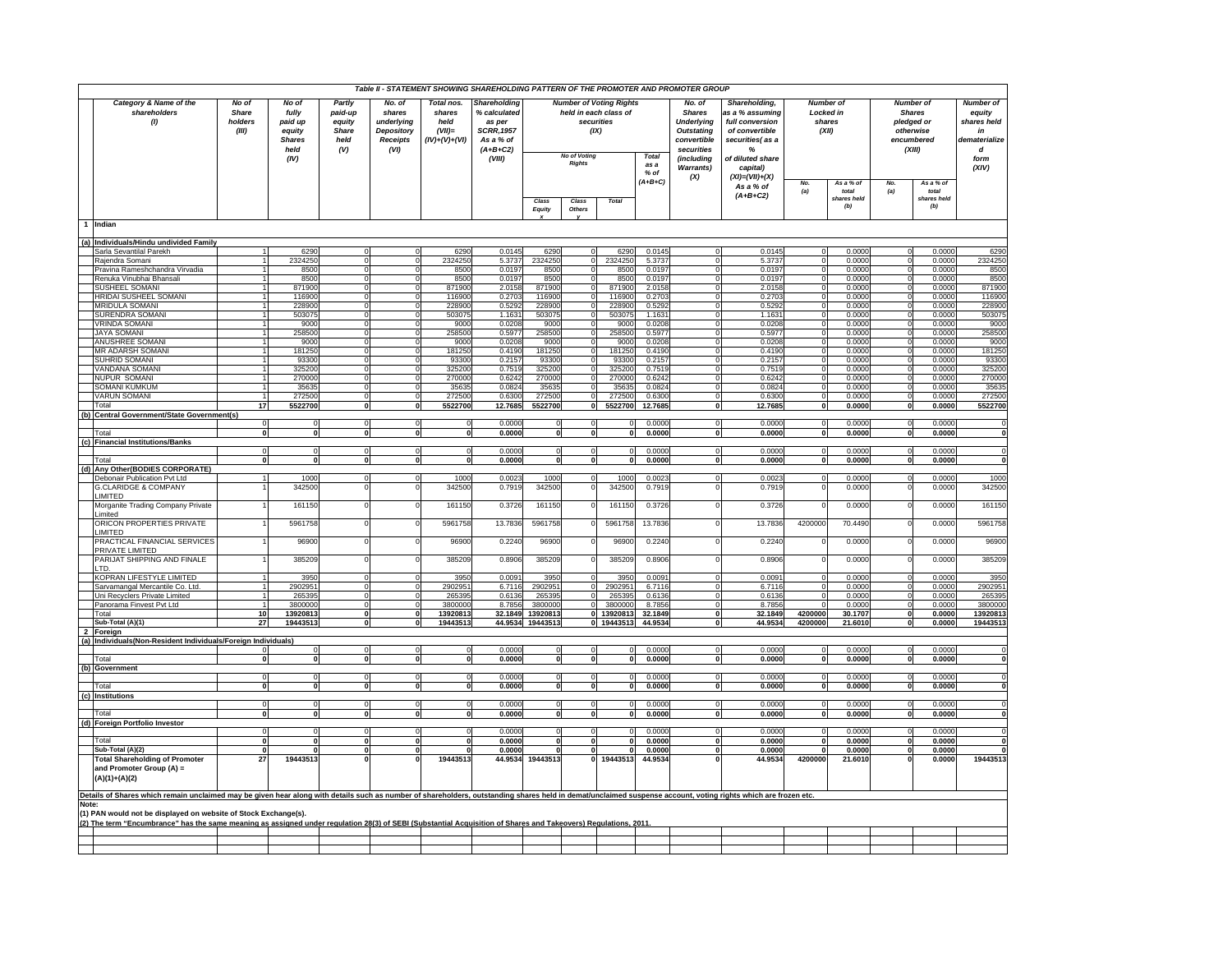| (b) Government                                                                                                                                                                                                 |                                       |  |    |          |  |  |          |        |                  |  |          |         |  |         |         |         |        |          |
|----------------------------------------------------------------------------------------------------------------------------------------------------------------------------------------------------------------|---------------------------------------|--|----|----------|--|--|----------|--------|------------------|--|----------|---------|--|---------|---------|---------|--------|----------|
|                                                                                                                                                                                                                |                                       |  |    |          |  |  |          | 0.0000 |                  |  | 0        | 0.0000  |  | 0.0000  |         | 0.0000  | 0.0000 |          |
| Total                                                                                                                                                                                                          |                                       |  |    |          |  |  |          | 0.0000 |                  |  | 01       | 0.0000  |  | 0.0000  |         | 0.0000  | 0.0000 |          |
| (c) Institutions                                                                                                                                                                                               |                                       |  |    |          |  |  |          |        |                  |  |          |         |  |         |         |         |        |          |
|                                                                                                                                                                                                                |                                       |  |    |          |  |  |          | 0.0000 |                  |  |          | 0.0000  |  | 0.0000  |         | 0.0000  | 0.0000 |          |
| <b>Total</b>                                                                                                                                                                                                   |                                       |  |    |          |  |  |          | 0.0000 |                  |  | 01       | 0.0000  |  | 0.0000  | 01      | 0.0000  | 0.0000 |          |
|                                                                                                                                                                                                                | (d) Foreign Portfolio Investor        |  |    |          |  |  |          |        |                  |  |          |         |  |         |         |         |        |          |
|                                                                                                                                                                                                                |                                       |  |    |          |  |  |          | 0.0000 |                  |  |          | 0.0000  |  | 0.0000  |         | 0.0000  | 0.0000 |          |
| Total                                                                                                                                                                                                          |                                       |  |    |          |  |  |          | 0.0000 |                  |  | 01       | 0.0000  |  | 0.0000  |         | 0.0000  | 0.0000 |          |
| Sub-Total (A)(2)                                                                                                                                                                                               |                                       |  |    |          |  |  |          | 0.0000 |                  |  | 01       | 0.0000  |  | 0.0000  |         | 0.0000  | 0.0000 |          |
|                                                                                                                                                                                                                | <b>Total Shareholding of Promoter</b> |  | 27 | 19443513 |  |  | 19443513 |        | 44.9534 19443513 |  | 19443513 | 44.9534 |  | 44.9534 | 4200000 | 21.6010 | 0.0000 | 19443513 |
| and Promoter Group (A) =                                                                                                                                                                                       |                                       |  |    |          |  |  |          |        |                  |  |          |         |  |         |         |         |        |          |
| $(A)(1)+(A)(2)$                                                                                                                                                                                                |                                       |  |    |          |  |  |          |        |                  |  |          |         |  |         |         |         |        |          |
|                                                                                                                                                                                                                |                                       |  |    |          |  |  |          |        |                  |  |          |         |  |         |         |         |        |          |
| Details of Shares which remain unclaimed may be given hear along with details such as number of shareholders, outstanding shares held in demat/unclaimed suspense account, voting rights which are frozen etc. |                                       |  |    |          |  |  |          |        |                  |  |          |         |  |         |         |         |        |          |
| Note:                                                                                                                                                                                                          |                                       |  |    |          |  |  |          |        |                  |  |          |         |  |         |         |         |        |          |
| (1) PAN would not be displayed on website of Stock Exchange(s).                                                                                                                                                |                                       |  |    |          |  |  |          |        |                  |  |          |         |  |         |         |         |        |          |
| (2) The term "Encumbrance" has the same meaning as assigned under regulation 28(3) of SEBI (Substantial Acquisition of Shares and Takeovers) Regulations, 2011.                                                |                                       |  |    |          |  |  |          |        |                  |  |          |         |  |         |         |         |        |          |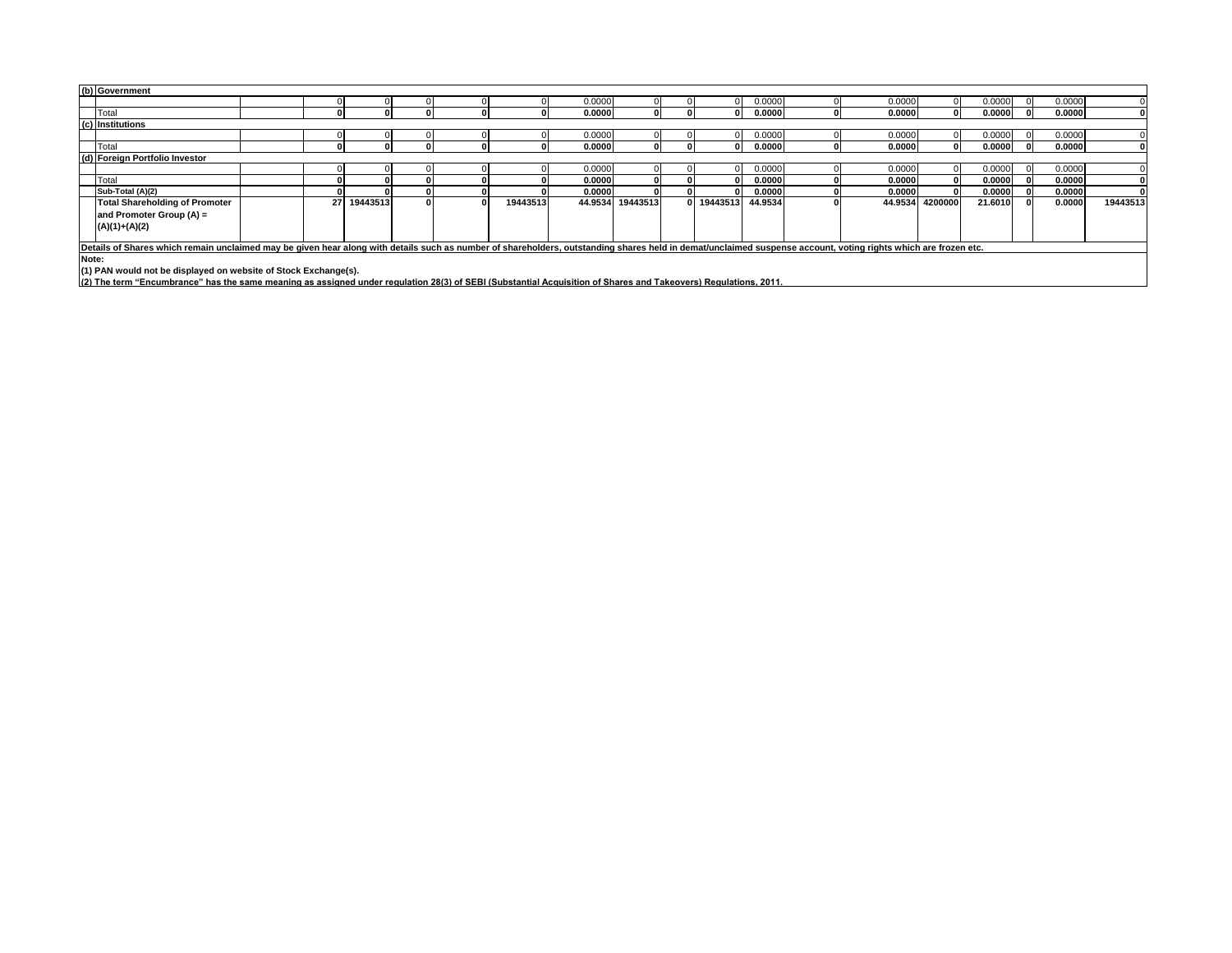| Table III - STATEMENT SHOWING SHAREHOLDING PATTERN OF THE PUBLIC SHAREHOLDER<br>Category & Name of the<br><b>PAN</b><br>No.s of<br>No. of<br>Partly<br>No.s of<br>Total nos.<br><b>Shareholding</b><br><b>Number of Voting Rights</b><br><b>Total</b><br><b>Number of</b><br><b>Number of</b><br>No. of |                                                                                                                                                                                                                |                                                                                                                                                                                                                                                   |                |                 |                                                                                   |              |                                      |                                             |                                                |                                                                                                                                |                                                                                                                                           |                                                         |                                                 |                                                                                      |                             |                                                                                        |                             |              |
|---------------------------------------------------------------------------------------------------------------------------------------------------------------------------------------------------------------------------------------------------------------------------------------------------------|----------------------------------------------------------------------------------------------------------------------------------------------------------------------------------------------------------------|---------------------------------------------------------------------------------------------------------------------------------------------------------------------------------------------------------------------------------------------------|----------------|-----------------|-----------------------------------------------------------------------------------|--------------|--------------------------------------|---------------------------------------------|------------------------------------------------|--------------------------------------------------------------------------------------------------------------------------------|-------------------------------------------------------------------------------------------------------------------------------------------|---------------------------------------------------------|-------------------------------------------------|--------------------------------------------------------------------------------------|-----------------------------|----------------------------------------------------------------------------------------|-----------------------------|--------------|
|                                                                                                                                                                                                                                                                                                         | shareholders<br>(II)<br>$\mathcal{U}$                                                                                                                                                                          | <b>Share</b><br>fully<br>paid-up<br>shares<br>shares<br>holders<br>paid up<br>equity<br>underlying<br>held<br><b>Share</b><br>$(VII)=$<br>(III)<br>equity<br>Depository<br>held<br><b>Receipts</b><br><b>Share</b><br>(V)<br>(VI)<br>held<br>(IV) |                | $(IV)+(V)+(VI)$ | % calculated<br>as per<br><b>SCRR, 1957)</b><br>As a % of<br>$(A+B+C2)$<br>(VIII) |              | <b>No of Voting</b><br><b>Rights</b> | held in each class of<br>securities<br>(IX) | <b>Total</b><br>as a<br>$%$ of<br><b>Total</b> | <b>Shares</b><br><b>Underlying</b><br><b>Outstating</b><br>convertible<br>securities<br>(including<br><b>Warrants</b> )<br>(X) | Shareholding,<br>as a %<br>assuming<br>full conversion<br>of convertible<br>securities(as a<br>percentage<br>of diluted share<br>capital) | <b>Locked</b> in<br>shares<br>(XII)<br>As a % of<br>No. |                                                 | <b>Shares</b><br>pledged or<br>otherwise<br>encumbered<br>(XIII)<br>As a % of<br>No. |                             | <b>Number of</b><br>equity<br>shares held<br>in<br>dematerializ<br>ed<br>form<br>(XIV) |                             |              |
|                                                                                                                                                                                                                                                                                                         |                                                                                                                                                                                                                |                                                                                                                                                                                                                                                   |                |                 |                                                                                   |              |                                      | Class<br><b>Equity</b>                      | Class<br><b>Others</b>                         | <b>Total</b>                                                                                                                   | Voting<br><b>Rights</b>                                                                                                                   |                                                         | $(XI) = (VII) + (X)$<br>As a % of<br>$(A+B+C2)$ | (a)                                                                                  | total<br>shares held<br>(b) | (Not<br>applicable)<br>(a)                                                             | total<br>shares held<br>(b) |              |
| $\mathbf{1}$                                                                                                                                                                                                                                                                                            | <b>Institutions</b>                                                                                                                                                                                            |                                                                                                                                                                                                                                                   |                |                 |                                                                                   |              |                                      |                                             |                                                |                                                                                                                                |                                                                                                                                           |                                                         |                                                 |                                                                                      |                             |                                                                                        |                             |              |
|                                                                                                                                                                                                                                                                                                         | (a) Mutual Funds                                                                                                                                                                                               |                                                                                                                                                                                                                                                   | 500            | 0               |                                                                                   | 500          | 0.0012                               | 500                                         | $\mathbf 0$                                    | 500                                                                                                                            | 0.0012                                                                                                                                    | $\Omega$                                                | 0.0012                                          | $\mathbf{0}$                                                                         | 0.0000                      | <b>NA</b>                                                                              | <b>NA</b>                   |              |
| (b)                                                                                                                                                                                                                                                                                                     | <b>Venture Capital Funds</b>                                                                                                                                                                                   | $\mathbf{0}$                                                                                                                                                                                                                                      | 0              | 0               | $\Omega$                                                                          | $\mathbf{0}$ | 0.0000                               | $\Omega$                                    | o                                              | $\mathbf{0}$                                                                                                                   | 0.0000                                                                                                                                    | $\mathbf{0}$                                            | 0.0000                                          | $\mathbf{0}$                                                                         | 0.0000                      | <b>NA</b>                                                                              | <b>NA</b>                   | $\mathbf 0$  |
|                                                                                                                                                                                                                                                                                                         | (c) Alternate Investment Funds                                                                                                                                                                                 | $\Omega$                                                                                                                                                                                                                                          | 0              | 0               | $\Omega$                                                                          | 0            | 0.0000                               | $\Omega$                                    | 0                                              | <sup>0</sup>                                                                                                                   | 0.0000                                                                                                                                    | $\bf{0}$                                                | 0.0000                                          | $\mathbf{0}$                                                                         | 0.0000                      | <b>NA</b>                                                                              | <b>NA</b>                   | $\mathbf 0$  |
|                                                                                                                                                                                                                                                                                                         | (d) Foreign Venture Capital Investors                                                                                                                                                                          | $\mathbf{0}$                                                                                                                                                                                                                                      | O              | $\mathbf{0}$    | $\Omega$                                                                          | 0            | 0.0000                               | $\Omega$                                    | 0                                              | ΩI                                                                                                                             | 0.0000                                                                                                                                    | $\Omega$                                                | 0.0000                                          | 0                                                                                    | 0.0000                      | <b>NA</b>                                                                              | <b>NA</b>                   | $\mathbf{0}$ |
|                                                                                                                                                                                                                                                                                                         | (e) Foreign Portfolio Investors                                                                                                                                                                                | 5                                                                                                                                                                                                                                                 | 602198         | $\mathbf{0}$    | n                                                                                 | 602198       | 1.3923                               | 602198                                      | $\mathbf{0}$                                   | 602198                                                                                                                         | 1.3923                                                                                                                                    | $\Omega$                                                | 1.3923                                          | $\mathbf{0}$                                                                         | 0.0000                      | <b>NA</b>                                                                              | <b>NA</b>                   | 602198       |
|                                                                                                                                                                                                                                                                                                         | (f) Financial Institution/Banks                                                                                                                                                                                | 14                                                                                                                                                                                                                                                | 1205238        | 145             | $\Omega$                                                                          | 1205383      | 2.7868                               | 1205383                                     | $\mathbf{0}$                                   | 1205383                                                                                                                        | 2.7868                                                                                                                                    | $\Omega$<br>$\Omega$                                    | 2.7868                                          | $\mathbf{0}$                                                                         | 0.0000                      | <b>NA</b>                                                                              | <b>NA</b>                   | 1205083      |
|                                                                                                                                                                                                                                                                                                         | (g) Insurance Companies                                                                                                                                                                                        | $\Omega$<br>$\mathbf{0}$                                                                                                                                                                                                                          | 0              | $\Omega$        | $\Omega$<br>$\mathbf{0}$                                                          | U<br>0       | 0.0000<br>0.0000                     | $\mathbf{0}$                                | $\mathbf 0$<br>0                               | U                                                                                                                              | 0.0000<br>0.0000                                                                                                                          | $\Omega$                                                | 0.0000<br>0.0000                                | $\overline{\mathbf{0}}$<br>$\mathbf{0}$                                              | 0.0000<br>0.0000            | <b>NA</b><br><b>NA</b>                                                                 | <b>NA</b><br><b>NA</b>      | $\mathbf{0}$ |
|                                                                                                                                                                                                                                                                                                         | (h) Provident Funds/ Pension Funds<br>(i) Any Other (FII'S)                                                                                                                                                    |                                                                                                                                                                                                                                                   | 300            | <sup>n</sup>    | <sup>n</sup>                                                                      | 300          | 0.0007                               | 300                                         | $\overline{0}$                                 | 300                                                                                                                            | 0.0007                                                                                                                                    | $\Omega$                                                | 0.0007                                          | $\overline{0}$                                                                       | 0.0000                      | <b>NA</b>                                                                              | <b>NA</b>                   | $\mathbf{0}$ |
|                                                                                                                                                                                                                                                                                                         | SUB TOTAL (B)(1)                                                                                                                                                                                               | 25                                                                                                                                                                                                                                                | 1808236        | 145             | $\mathbf{0}$                                                                      | 1808381      | 4.1810                               | 1808381                                     | 0 <sup>l</sup>                                 | 1808381                                                                                                                        | 4.1810                                                                                                                                    | 0                                                       | 4.1810                                          | $\mathbf{0}$                                                                         | 0.0000                      | <b>NA</b>                                                                              | <b>NA</b>                   | 1807281      |
| $\overline{2}$                                                                                                                                                                                                                                                                                          | Central / State government(s)                                                                                                                                                                                  |                                                                                                                                                                                                                                                   |                |                 |                                                                                   |              |                                      |                                             |                                                |                                                                                                                                |                                                                                                                                           |                                                         |                                                 |                                                                                      |                             |                                                                                        |                             |              |
| (a)                                                                                                                                                                                                                                                                                                     | <b>Central Government/ State</b><br>Government(s)/President of India                                                                                                                                           |                                                                                                                                                                                                                                                   | $\Omega$       | O               | $\Omega$                                                                          | 0            | 0.0000                               | 0                                           | $\mathbf 0$                                    |                                                                                                                                | 0.0000                                                                                                                                    | $\mathbf 0$                                             | 0.0000                                          | $\mathbf{0}$                                                                         | 0.0000                      | <b>NA</b>                                                                              | <b>NA</b>                   | 0            |
|                                                                                                                                                                                                                                                                                                         | SUB TOTAL (B)(2)                                                                                                                                                                                               | $\Omega$                                                                                                                                                                                                                                          | $\mathbf{0}$   | o۱              | 0                                                                                 | 0            | 0.0000                               | $\Omega$                                    | $\mathbf{0}$                                   | O                                                                                                                              | 0.0000                                                                                                                                    | 0                                                       | 0.0000                                          | $\mathbf{0}$                                                                         | 0.0000                      | <b>NA</b>                                                                              | <b>NA</b>                   | $\mathbf{0}$ |
| $\mathbf{3}$                                                                                                                                                                                                                                                                                            | <b>Non-institutions</b>                                                                                                                                                                                        |                                                                                                                                                                                                                                                   |                |                 |                                                                                   |              |                                      |                                             |                                                |                                                                                                                                |                                                                                                                                           |                                                         |                                                 |                                                                                      |                             |                                                                                        |                             |              |
|                                                                                                                                                                                                                                                                                                         | (a.1) Individuals - i. Individual shareholders<br>holding nominal share capital up to Rs. 2<br>lakhs.                                                                                                          | 30502                                                                                                                                                                                                                                             | 13783917       | 2981            | $\Omega$                                                                          | 13786898     |                                      | 31.8753 13786898                            |                                                | 0 13786898                                                                                                                     | 31.8753                                                                                                                                   | 0                                                       | 31.8753                                         | $\mathbf{0}$                                                                         | 0.0000                      | <b>NA</b>                                                                              | <b>NA</b>                   | 13484245     |
|                                                                                                                                                                                                                                                                                                         | (a.2) INDIVIDUAL - ii. Individual shareholders<br>holding nominal share capital in excess of<br>Rs. 2 lakhs.                                                                                                   | 58                                                                                                                                                                                                                                                | 3455899        |                 |                                                                                   | 3455899      | 7.9900                               | 3455899                                     |                                                | 3455899                                                                                                                        | 7.9900                                                                                                                                    |                                                         | 7.9900                                          |                                                                                      | 0.0000                      | <b>NA</b>                                                                              | <b>NA</b>                   | 3455899      |
|                                                                                                                                                                                                                                                                                                         | (b) NBFCs registered with RBI                                                                                                                                                                                  | 2                                                                                                                                                                                                                                                 | 18299          |                 |                                                                                   | 18299        | 0.0423                               | 18299                                       | $\mathbf{0}$                                   | 18299                                                                                                                          | 0.0423                                                                                                                                    | $\Omega$                                                | 0.0423                                          | $\mathbf{0}$                                                                         | 0.0000                      | <b>NA</b>                                                                              | <b>NA</b>                   | 18299        |
|                                                                                                                                                                                                                                                                                                         | (c) Employee Trusts                                                                                                                                                                                            | $\Omega$                                                                                                                                                                                                                                          | $\Omega$       | $\mathbf{0}$    | $\Omega$                                                                          | $\mathbf{0}$ | 0.0000                               | $\Omega$                                    | 0                                              |                                                                                                                                | 0.0000                                                                                                                                    | $\Omega$                                                | 0.0000                                          | $\mathbf{0}$                                                                         | 0.0000                      | <b>NA</b>                                                                              | <b>NA</b>                   | $\mathbf 0$  |
| (d)                                                                                                                                                                                                                                                                                                     | <b>Overseas Depositories (holding DRs)</b><br>(balancing figure)                                                                                                                                               |                                                                                                                                                                                                                                                   |                | <b>n</b>        |                                                                                   | O            | 0.0000                               | $\Omega$                                    | $\Omega$                                       |                                                                                                                                | 0.0000                                                                                                                                    | O                                                       | 0.0000                                          | $\mathbf{0}$                                                                         | 0.0000                      | <b>NA</b>                                                                              | <b>NA</b>                   | $\Omega$     |
|                                                                                                                                                                                                                                                                                                         | (e) Any Other (BODIES CORPORATE)                                                                                                                                                                               | 569                                                                                                                                                                                                                                               | 3584750        | O.              |                                                                                   | 3584750      | 8.2879                               | 3584750                                     | 0                                              | 3584750                                                                                                                        | 8.2879                                                                                                                                    | $\Omega$                                                | 8.2879                                          | $\mathbf{0}$                                                                         | 0.0000                      | <b>NA</b>                                                                              | <b>NA</b>                   | 3564949      |
|                                                                                                                                                                                                                                                                                                         | (e) Any Other (CLEARING MEMBER)                                                                                                                                                                                | 156                                                                                                                                                                                                                                               | 396667         | οl              | $\mathbf{0}$                                                                      | 396667       | 0.9171                               | 396667                                      | 0                                              | 396667                                                                                                                         | 0.9171                                                                                                                                    | $\mathbf{0}$                                            | 0.9171                                          | $\mathbf{0}$                                                                         | 0.0000                      | <b>NA</b>                                                                              | <b>NA</b>                   | 396667       |
|                                                                                                                                                                                                                                                                                                         | (e) Any Other (NON RESIDENT INDIANS (NON<br>REPAT))                                                                                                                                                            | 81                                                                                                                                                                                                                                                | 273735         | 0               |                                                                                   | 273735       | 0.6329                               | 273735                                      |                                                | 273735                                                                                                                         | 0.6329                                                                                                                                    | 0                                                       | 0.6329                                          | $\mathbf{0}$                                                                         | 0.0000                      | <b>NA</b>                                                                              | <b>NA</b>                   | 273735       |
|                                                                                                                                                                                                                                                                                                         | (e) Any Other (NON RESIDENT INDIANS (NRI))                                                                                                                                                                     | 66                                                                                                                                                                                                                                                | 60525          | 0I              | n                                                                                 | 60525        | 0.1399                               | 60525                                       | 0                                              | 60525                                                                                                                          | 0.1399                                                                                                                                    | $\Omega$                                                | 0.1399                                          | $\mathbf{0}$                                                                         | 0.0000                      | <b>NA</b>                                                                              | <b>NA</b>                   | 60375        |
|                                                                                                                                                                                                                                                                                                         | (e) Any Other (NON RESIDENT INDIANS<br>(REPAT))                                                                                                                                                                | 195                                                                                                                                                                                                                                               | 419885         | $\Omega$        | n                                                                                 | 419885       | 0.9708                               | 419885                                      | $\Omega$                                       | 419885                                                                                                                         | 0.9708                                                                                                                                    | $\Omega$                                                | 0.9708                                          | $\mathbf{0}$                                                                         | 0.0000                      | <b>NA</b>                                                                              | <b>NA</b>                   | 419885       |
|                                                                                                                                                                                                                                                                                                         | (e) Any Other(TRUSTS)                                                                                                                                                                                          |                                                                                                                                                                                                                                                   | 4050           | $\mathbf{0}$    |                                                                                   | 4050         | 0.0094                               | 4050                                        | $\mathbf{0}$                                   | 4050                                                                                                                           | 0.0094                                                                                                                                    | $\Omega$                                                | 0.0094                                          | $\mathbf{0}$                                                                         | 0.0000                      | <b>NA</b>                                                                              | <b>NA</b>                   | 4050         |
|                                                                                                                                                                                                                                                                                                         | SUB TOTAL (B)(3)                                                                                                                                                                                               | 31631                                                                                                                                                                                                                                             | 21997727       | 2981            |                                                                                   | 22000708     | 50.8656                              | 22000708                                    |                                                | 0 22000708                                                                                                                     | 50.8656                                                                                                                                   | $\Omega$                                                | 50.8656                                         | $\Omega$                                                                             | 0.0000                      | <b>NA</b>                                                                              | <b>NA</b>                   | 21678104     |
|                                                                                                                                                                                                                                                                                                         | Total Public Shareholding (B) =<br>$(B)(1)+(B)(2)+(B)(3)$                                                                                                                                                      |                                                                                                                                                                                                                                                   | 31656 23805963 | 3126            |                                                                                   | 23809089     |                                      | 55.0466 23809089                            | <sup>0</sup>                                   | 23809089                                                                                                                       | 55.0466                                                                                                                                   | $\Omega$                                                | 55.0466                                         | $\Omega$                                                                             | 0.0000                      | <b>NA</b>                                                                              | <b>NA</b>                   | 23485385     |
|                                                                                                                                                                                                                                                                                                         | Details of the shareholders acting as persons in Concert including their Shareholding (No. and %): 0                                                                                                           |                                                                                                                                                                                                                                                   |                |                 |                                                                                   |              |                                      |                                             |                                                |                                                                                                                                |                                                                                                                                           |                                                         |                                                 |                                                                                      |                             |                                                                                        |                             |              |
|                                                                                                                                                                                                                                                                                                         | Details of Shares which remain unclaimed may be given hear along with details such as number of shareholders, outstanding shares held in demat/unclaimed suspense account, voting rights which are frozen etc. |                                                                                                                                                                                                                                                   |                |                 |                                                                                   |              |                                      |                                             |                                                |                                                                                                                                |                                                                                                                                           |                                                         |                                                 |                                                                                      |                             |                                                                                        |                             |              |
| Note:                                                                                                                                                                                                                                                                                                   |                                                                                                                                                                                                                |                                                                                                                                                                                                                                                   |                |                 |                                                                                   |              |                                      |                                             |                                                |                                                                                                                                |                                                                                                                                           |                                                         |                                                 |                                                                                      |                             |                                                                                        |                             |              |

(1) PAN would not be displayed on website of Stock Exchange(s).<br>(2) The above format needs to be disclosed along with the name of following persons:<br>Institutions/Non Institutions holding more than 1% of total number of sha